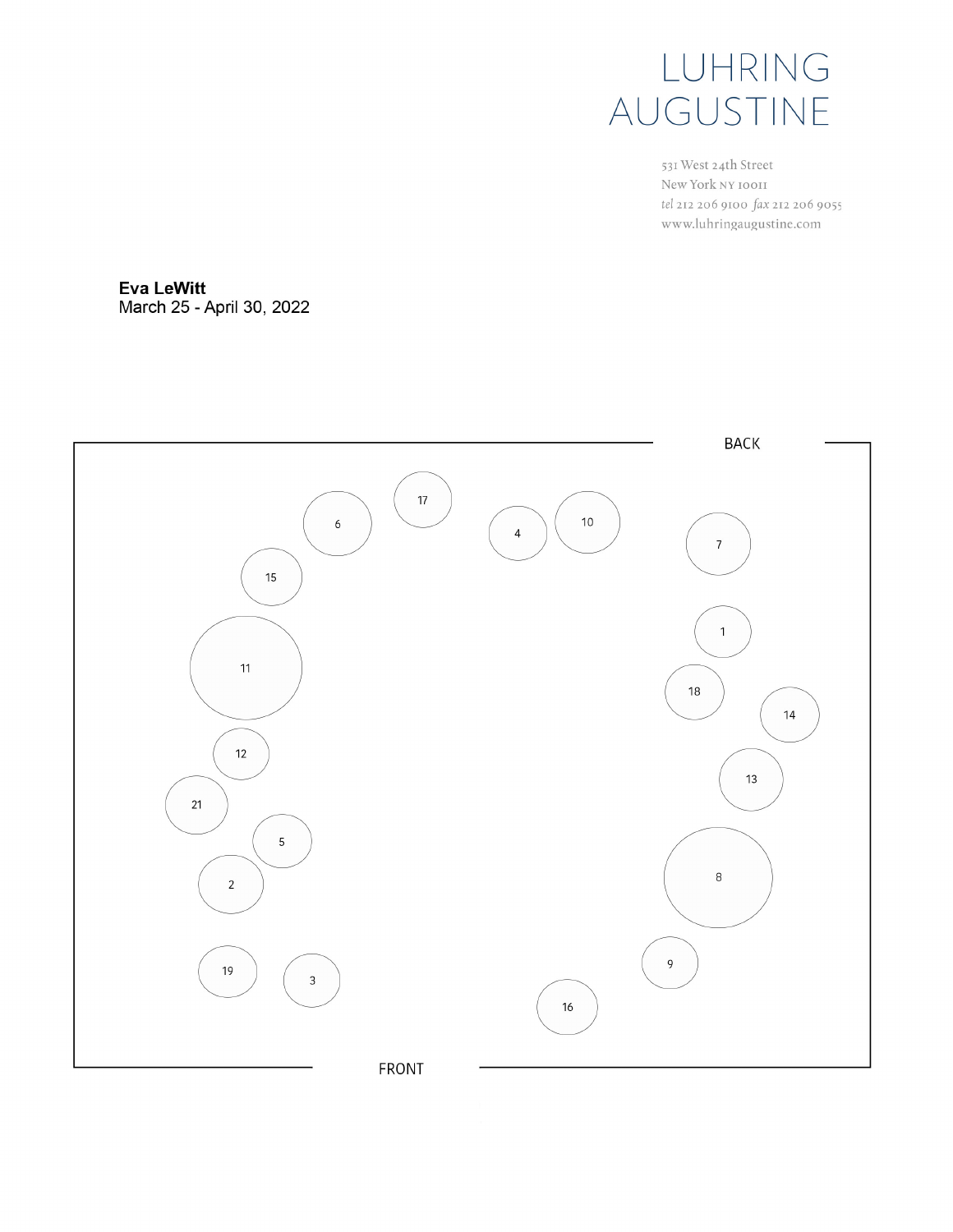531 West 24th Street New York NY 10011 tel 212 206 9100 fax 212 206 9055 www.luhringaugustine.com

**Eva LeWitt**  March 25 - April 30, 2022

*First Gallery, from left of entrance:*



**Eva LeWitt** *Untitled (3)*, 2021 Silicone and metal beads 59 x 16 x 16 inches (149.9 x 40.6 x 40.6 cm)



**Eva LeWitt** *Untitled (19)*, 2022 Silicone and metal beads 104 x 16 x 16 inches (264.2 x 40.6 x 40.6 cm)



**Eva LeWitt** *Untitled (2)*, 2021 Silicone and metal beads 102 x 16 x 16 inches (188 x 40.6 x 40.6 cm)



**Eva LeWitt** *Untitled (5)*, 2021 Silicone and metal beads 43 x 16 x 16 inches (109.2 x 40.6 x 40.6 cm)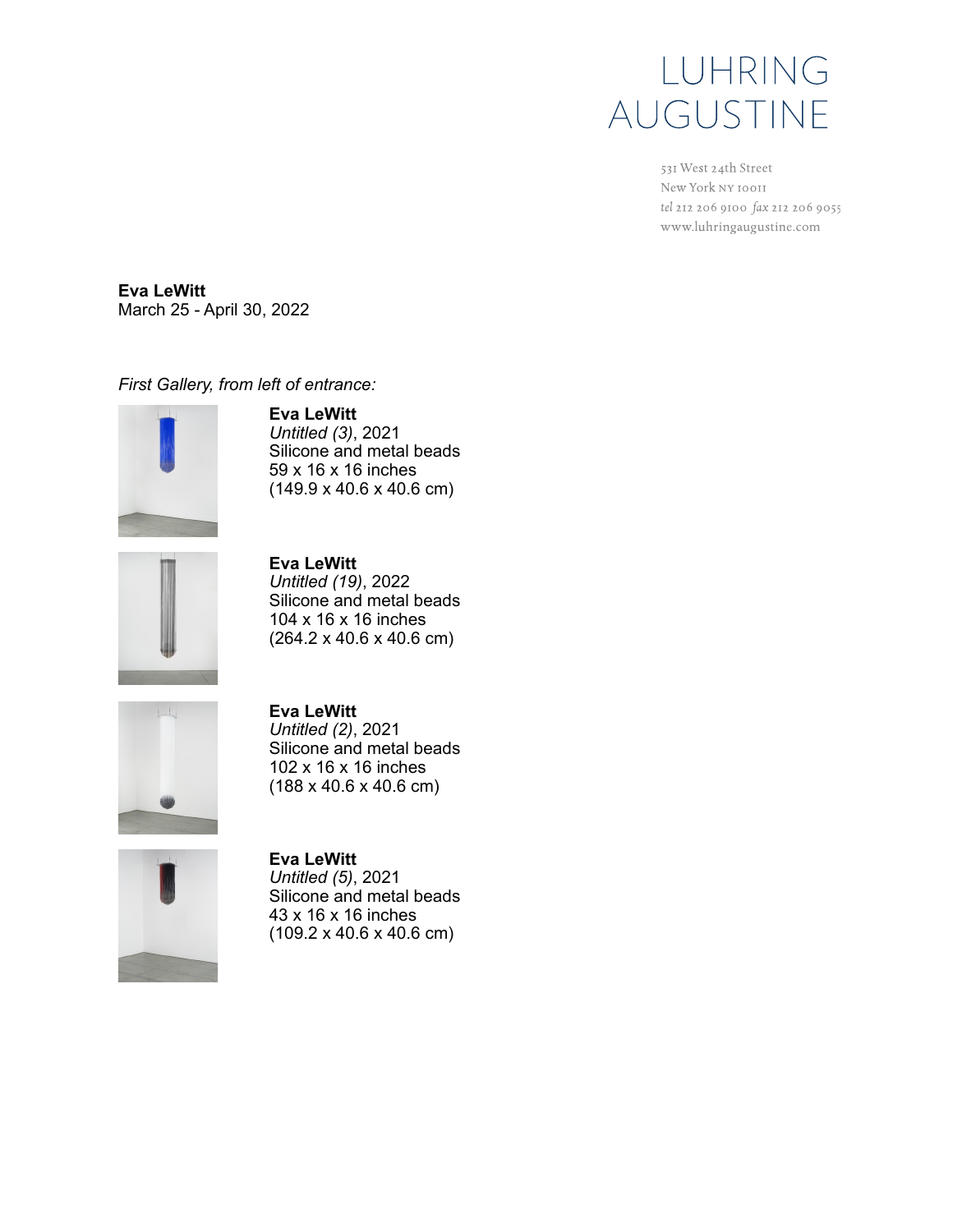531 West 24th Street New York NY 10011 tel 212 206 9100 fax 212 206 9055 www.luhringaugustine.com



**Eva LeWitt** *Untitled (21)*, 2022 Silicone and metal beads 88 x 16 x 16 inches (223.5 x 40.6 x 40.6 cm)



**Eva LeWitt** *Untitled (12)*, 2022 Silicone and metal beads 118 x 16 x 16 inches (299.7 x 40.6 x 40.6 cm)



**Eva LeWitt** *Untitled (11)*, 2022 Silicone and metal beads 85 x 28 x 28 inches (215.9 x 71.1 x 71.1 cm)



**Eva LeWitt** *Untitled (15)*, 2022 Silicone and metal beads 116 x 16 x 16 inches (294.6 x 40.6 x 40.6 cm)



**Eva LeWitt** *Untitled (6)*, 2022 Silicone and metal beads 93 x 20 x 20 inches (236.2 x 50.8 x 50.8 cm)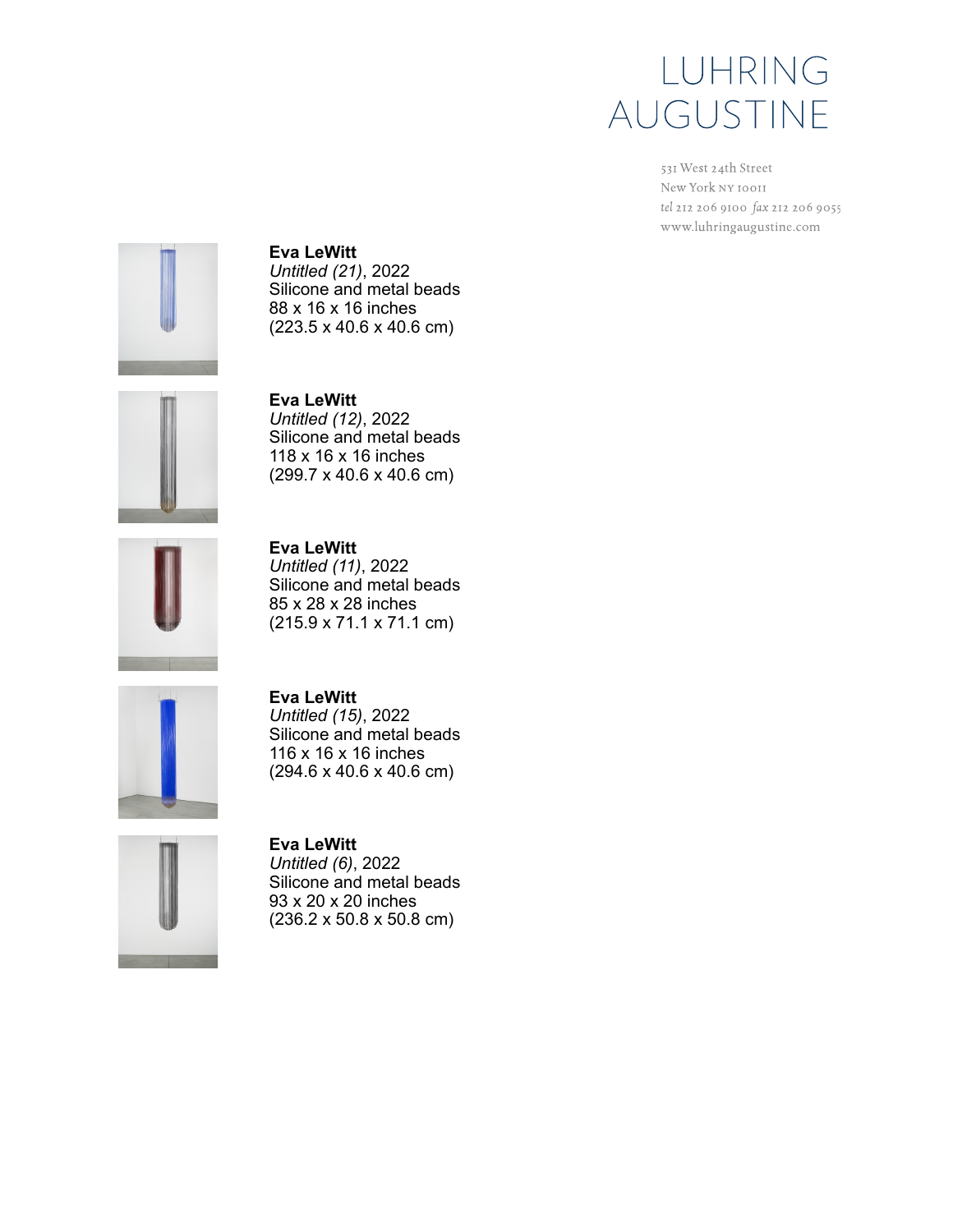531 West 24th Street New York NY 10011 tel 212 206 9100 fax 212 206 9055 www.luhringaugustine.com



**Eva LeWitt** *Untitled (17)*, 2022 Silicone and metal beads 110 x 16 x 16 inches (279.4 x 40.6 x 40.6 cm)



**Eva LeWitt** *Untitled (4)*, 2021 Silicone and metal beads 78 x 16 x 16 inches (198.1 x 40.6 x 40.6 cm)



**Eva LeWitt** *Untitled (10)*, 2022 Silicone and metal beads 50 x 16 x 16 inches (127 x 40.6 x 40.6 cm)



**Eva LeWitt** *Untitled (7)*, 2022 Silicone and metal beads 97 x 20 x 20 inches (246.4 x 50.8 x 50.8 cm)



**Eva LeWitt** *Untitled (1)*, 2021 Silicone and metal beads 74 x 16 x 16 inches (188 x 40.6 x 40.6 cm)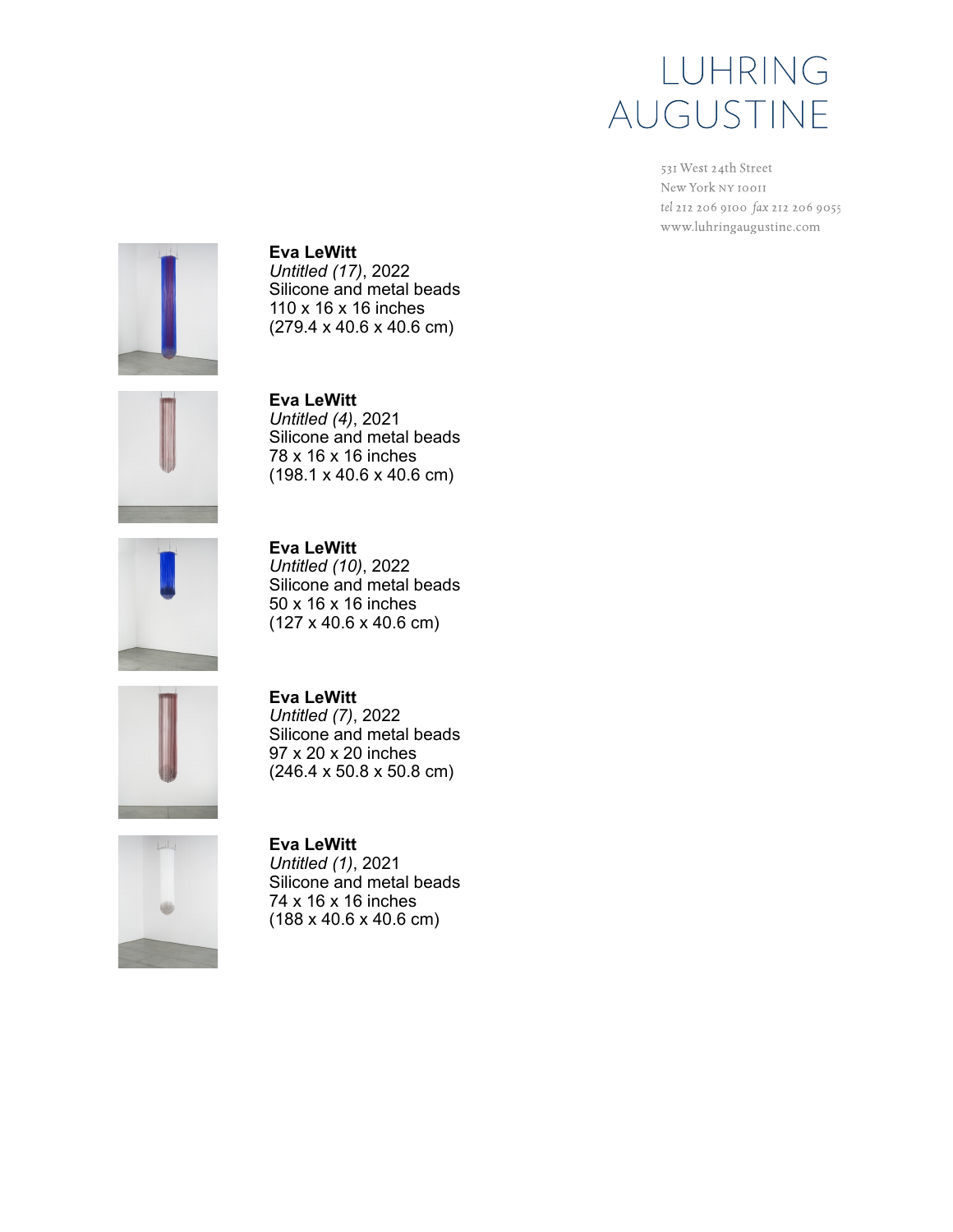531 West 24th Street New York NY 10011 tel 212 206 9100 fax 212 206 9055 www.luhringaugustine.com



**Eva LeWitt** *Untitled (18)*, 2022 Silicone and metal beads 90 x 16 x 16 inches (228.6 x 40.6 x 40.6 cm)



**Eva LeWitt** *Untitled (14)*, 2022 Silicone and metal beads 65 x 16 x 16 inches (165.1 x 40.6 x 40.6 cm)



**Eva LeWitt** *Untitled (13)*, 2022 Silicone and metal beads 110 x 16 x 16 inches (279.4 x 40.6 x 40.6 cm)



**Eva LeWitt** *Untitled (8)*, 2022 Silicone and metal beads 75 x 28 x 28 inches (190.5 x 71.1 x 71.1 cm)



**Eva LeWitt** *Untitled (9)*, 2022 Silicone and metal beads 97 x 16 x 16 inches (246.4 x 40.6 x 40.6 cm)